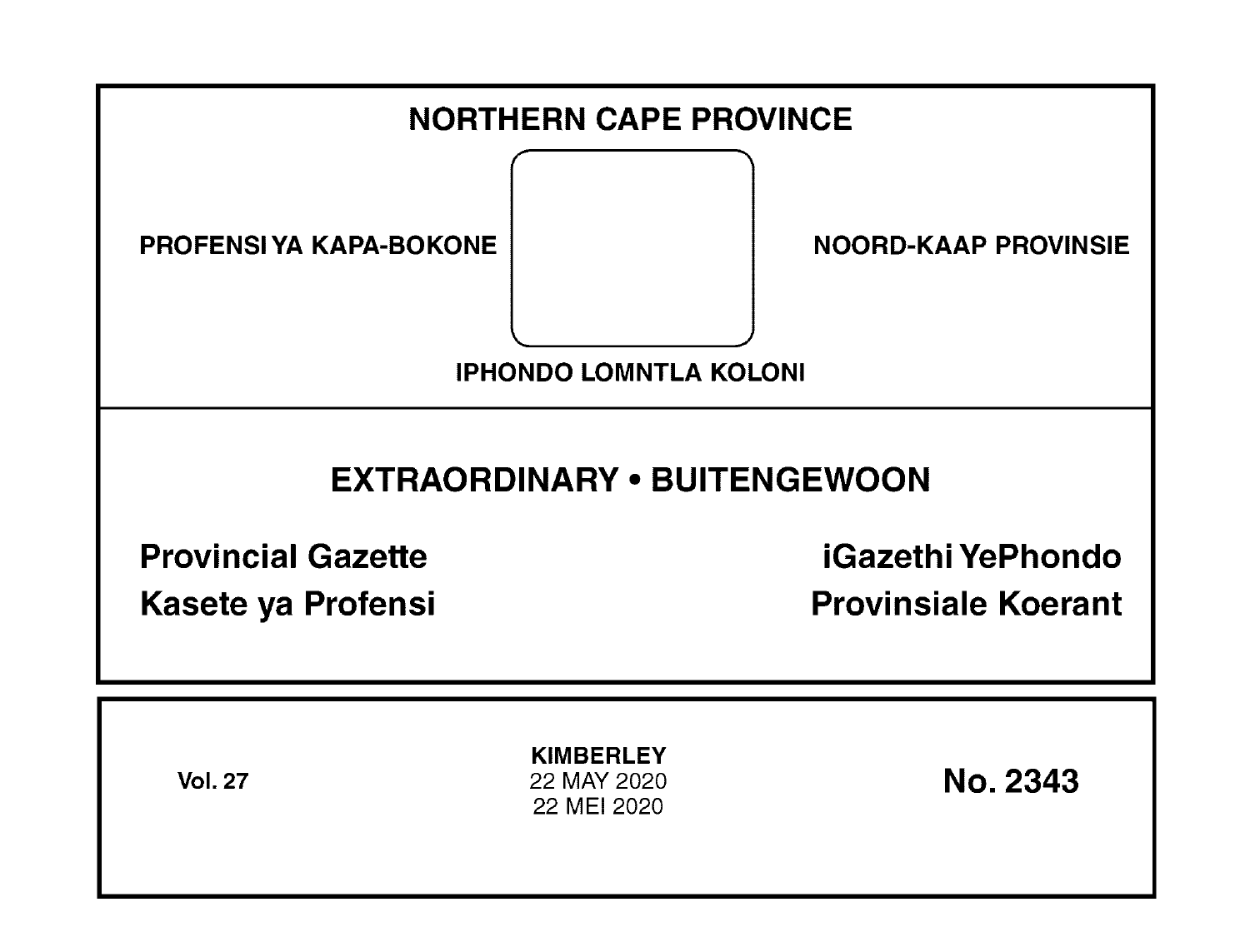45

## **CONTENTS**

|                                                                                                                                                                                                                                                                                                                              | Gazette<br>No. | Page<br>No. |
|------------------------------------------------------------------------------------------------------------------------------------------------------------------------------------------------------------------------------------------------------------------------------------------------------------------------------|----------------|-------------|
| <b>GENERAL NOTICES • ALGEMENE KENNISGEWINGS</b>                                                                                                                                                                                                                                                                              |                |             |
| Local Government: Municipal Structures Act, 1998: Notice in terms of Section 35 of the Act, read with<br>Section 139 (1) (c) of the Constitution of the Republic of South Africa, 1996–Appointment of Administrator of<br>the Phokwane Local Municipality and Determination of the Powers and Functions of the Administrator | -2343          |             |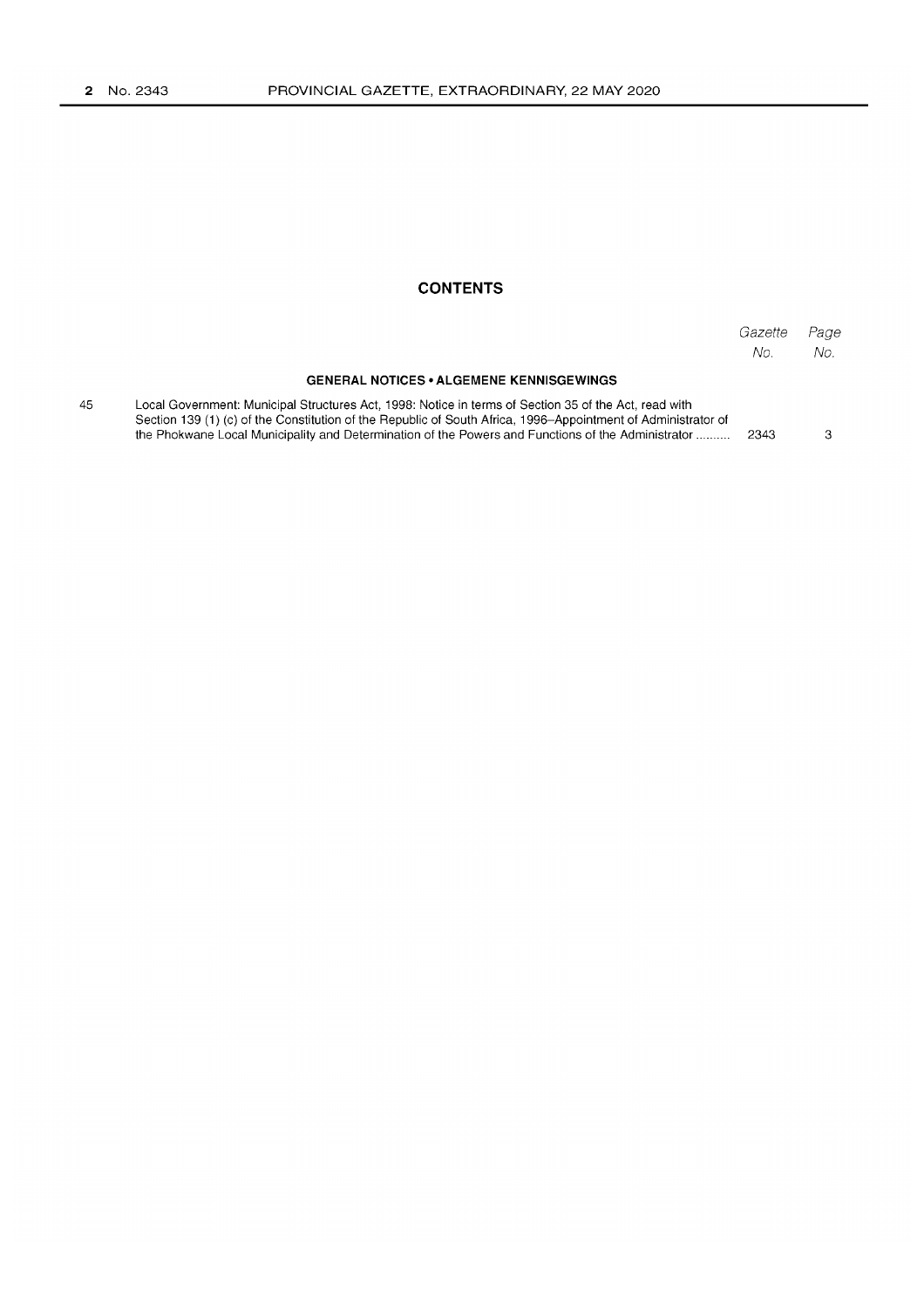# GENERAL NOTICES • ALGEMENE KENNISGEWINGS

### **NOTICE 45 OF 2020**

#### **DEPARTMENT OF COOPERATIVE GOVERNANCE, HUMAN SETTLEMENTS AND TRADITIONAL AFFAIRS**

#### **NOTICE IN TERMS OF SECTION 35 OF THE LOCAL GOVERNMENT: MUNICIPAL STRUCTURES ACT, 1998, READ WITH SECTION 139(1}(c} OF THE CONSTITUTION OF THE REPUBLIC OF SOUTH AFRICA, 1996 - APPOINTMENT OF ADMINISTRATOR OF THE PHOKWANE LOCAL MUNICIPALITY AND DETERMINATION OF THE POWERS AND FUNCTIONS OF THE ADMINISTRATOR**

I, Bentley Gavin Vass, in my capacity as the Member of the Executive Council of the Northern Cape responsible for local government, subsequent to a decision of the Northern Cape Provincial Executive Council on the 12 March 2020, to dissolve the Municipal Council of Phokwane Local Municipality, in terms of section 139(1 )(c) of the Constitution of the Republic of South Africa, 1996, hereby -

- (a) under the powers vested in me by section 35(1) of the Local Government: Municipal Structures Act, 1998 (Act No. 117 of 1998), appoint Mr. Bamba Ndwandwe as the Administrator of the Phokwane Local Municipality with effect from 19 May 2020; and
- (b) in accordance with the provisions of section 35(2) of the Local Government: Municipal Structures Act, 1998, determine that the Administrator must exercise and perform the following powers and functions:
	- (i) undertake all executive functions of a municipal council except the legislative functions namely, the **approval of by-laws,** the **approval of the municipal budget** and the **imposition of rates, taxes, levies, duties, service fees** and **surcharges** on fees;
	- (ii) undertake all statutory executive functions of the Mayor;
	- (iii) implement all the approved intervention conditions by the Minister responsible for local government ("Cooperative Governance") and the approved conditions by the National Council of Provinces ("NCOP") in terms of section 139(1)(b) and (c);
	- (iv) undertake all fiscal and financial management functions at the municipality, including being the **controlling signatory on the municipal banking account;**
	- (v) undertake all the necessary steps of recruitment (except the shortlisting and interviews) of the municipal manager and managers accountable to the municipal manager;
	- (vi)undertake the functions referred to in section 67(1)(h) and Schedule 2 of the Local Government: Municipal Systems Act, 2000, read with any other relevant legislative provisions dealing with disciplinary matters, including criminal and civil action;
	- (vii)implement all governance systems and procedures including oversight over the administration;
	- (viii) ensure implementation of financial systems, policies and procedures;
	- (ix) approve all decisions taken at all levels of management including those of the Financial expert in terms of delegated or original authority;